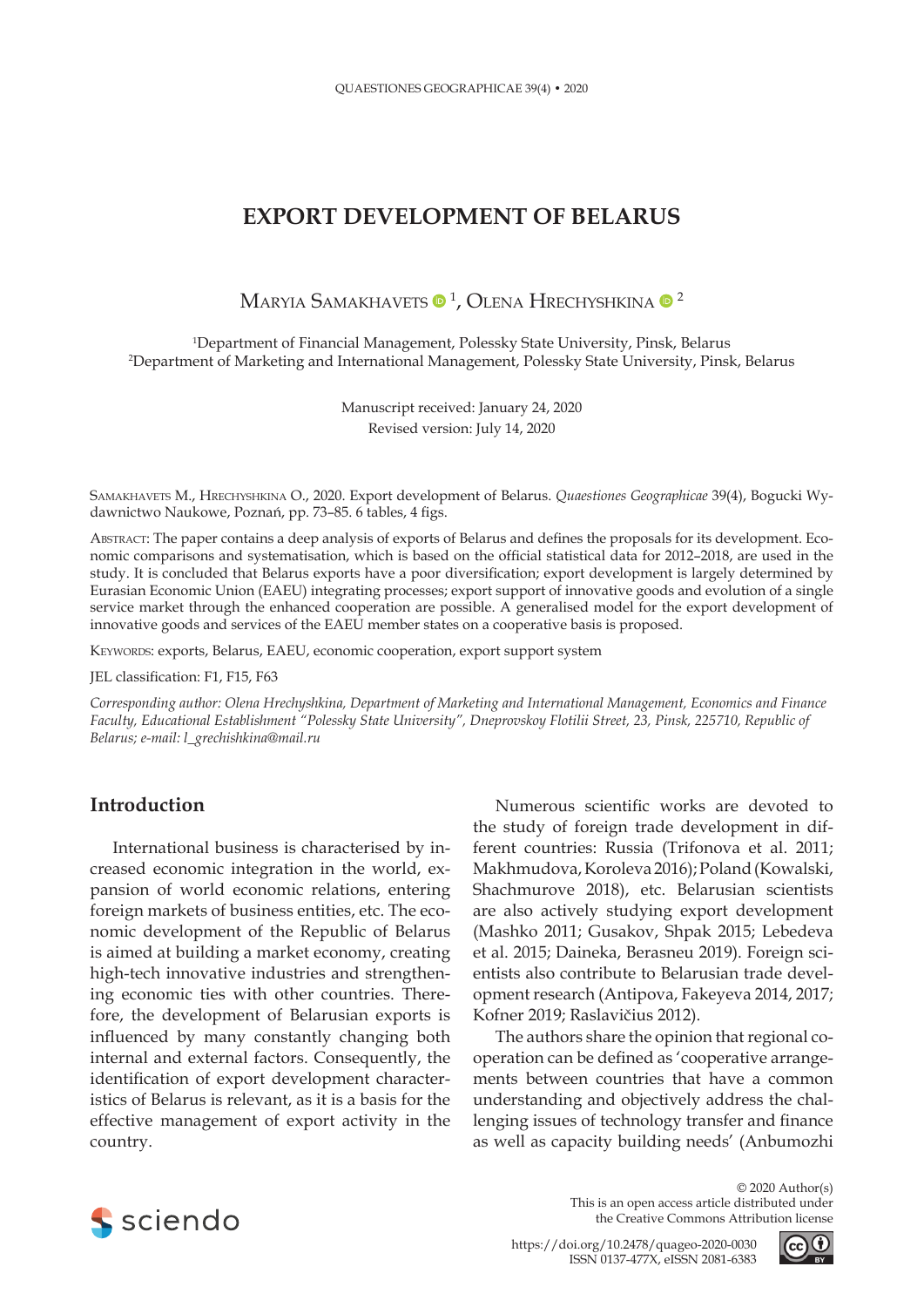et al. 2016: 3, 5). Anbumozhi et al. (2016) offered a model of regional cooperation for pursuing low-carbon green growth in Asia. The model includes three market-based (free trade, integration of carbon markets and managing the regional financial reserves) and three mandated (coalition for regional innovation systems and partnership for collective learning and capacity building) options. Toman and Timilsina (2016) reasoned how to increase cross-border electricity cooperation and trade in South Asia. Banerjee and Dey (2018) investigated economic cooperation and trade potential of Indian energy sector products between India and BCM region (i.e. Bangladesh, China and Myanmar)**.**

In general, cooperation is a 'driving force of integration processes, […] an effective and universal tool for economic development and integration of national entities into world economic relations' (Kashbraziyev 2012). Thiravong et al. (2016) offered improvement of regional economic cooperation on the symbiosis base as a part of the 'One Belt and One Road' strategy which has provided an opportunity of accelerating economic growth. They took it that 'One Belt and One Road' is a new model of economic cooperation, and they indicated its importance. It is also like a platform for friendly regional cooperation of economic exchanges (Feng, Wang 2015).

Some academic writings previously pointed out that it is necessary to gradually abandon the raw material model of economic growth and move on to the stage of scientific and technological development in the Commonwealth of Independent States (CIS) countries (Lenchuk, Vlaskin 2011; Calinescu et al. 2012). Strengthening international integrating processes is an international exchange of scientific and technical knowledge. The internationalisation of innovation will allow manufacturing products with competitive advantages (Gavrilyuk 2015).

Therefore, the aim of the paper is to formulate proposals for the export development of the Republic of Belarus within the regional integrating processes using deep analysis of Belarusian exports (dynamics, structure by types of goods and services and geographically). Objectives of the paper are as follows:

– Assessment of the export development in 2018 compared to 2012;

- Definition of the possible directions for export development of Belarus within the regional integrating processes;
- Formation of the logical scheme of export development of innovative goods and services of Belarus as the Eurasian Economic Union (EAEU) member state on a cooperative basis.

The paper includes the following sections. Section 1 brings a brief literature review about exports and economic cooperation. Section 2 presents the methodological framework. Section 3 investigates the export development of Belarus. Section 4 brings proposals for Belarusian export development within the EAEU integrating processes. The last section holds the main conclusions and recommendations.

### **Methodology**

Analysis and synthesis, systematisation (including geographical systematisation), scientific abstraction, economic and statistical comparisons and other general scientific methods are used in the study.

The authors of the paper proceed from the fact that developed trade relations are central to catalyse successful integrating processes in the future. The paper discusses exports of the Republic of Belarus to identify its current state, problems and prospects for the export development. The study covers the years 2012–2018. We chose 2012 as a starting point. First, this was the first year after the 2011 economic crisis. Second, in 2012, there was a transition to the next integration stage of Russia, Kazakhstan and Belarus, and the Common Economic Space was created. Depending on the availability of statistics, the final reference point is 2017 or 2018. Indicators in value terms are shown in current prices. The study includes numerous special legislations reflecting the features of the foreign trade of the Republic of Belarus and governing the State export support.

The paper provides summary data on the dynamics and significance of Belarus' foreign trade according to the World Bank database, in particular, the volumes and growth rates of exports and imports, their share in GDP of Belarus, the shares of goods exports in total exports, the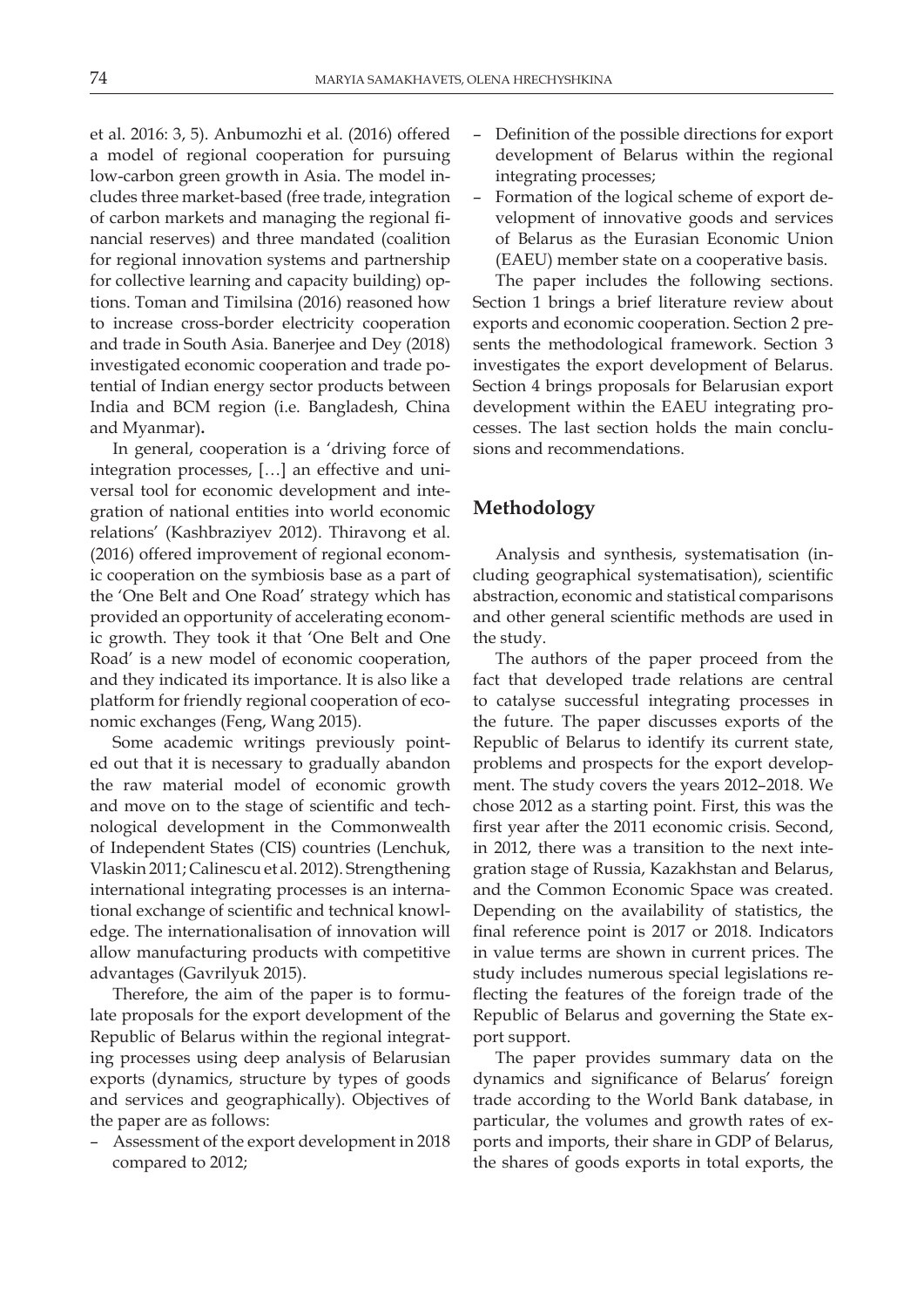shares of goods imports in total imports, foreign trade balance and its share in GDP of Belarus.

The authors conducted a comparative analysis of the dynamics and structure of exports of the Republic of Belarus by main types of goods and services, and major export destinations. The analysis is based on the official indicators of the National Statistical Committee of the Republic of Belarus.

To investigate the development of cooperative ties within the EAEU (of which Belarus is a member), an extensive list of the Eurasian Economic Commission programming and reporting documents was studied. In addition, the dynamics and structure of shipped and innovative industrial products of the Republic of Belarus were analysed to substantiate the need for intensification of efforts to build up joint high-tech production within the EAEU. The export support system in the Republic of Belarus and the EAEU was also explored to form a generalised model for the export development of the EAEU member states on a cooperative basis.

## **Assessment of the export development of the Republic of Belarus**

Foreign trade is important for the economic development of the Republic of Belarus (Hrechyshkina, Samakhavets 2019a) and carried out within the framework of the EAEU and with third countries. There is a comprehensive export support system in the country and conditions are created for the development of Belarusian foreign trade potential. According to the World Bank database (World Bank Open Data 2019), the largest percent of exports (goods and service)

of GDP of Belarus was in 2012 and amounted to 78.8%. Over the next two years, it decreased to 54.9%. Since 2015, this indicator began to increase and reached 70.5% of GDP in 2018. Such high rates testify to the export-oriented economy of Belarus. However, the percent of imports of GDP was also significant. Table 1 shows the dynamics of exports and imports of goods and services of the Republic of Belarus for 2012–2018.

Table 1 shows changes in GDP growth from positive values in 2012–2014 to negative in 2015– 2016 amid significant inflation. In 2017–2018, the situation stabilised somewhat, and the GDP growth and decrease in inflation were observed. Due to the difficult economic situation from 2013 to 2016, a substantial decline in foreign trade was noted. In particular, exports decreased by USD 21.954 billion (by 42.3%). Then there was the intensification of foreign trade. Exports increased by USD 12.284 billion (by 40.4%) in 2018 compared to 2016, whereas imports by USD 11.331 billion (by 37.9%). However, the 2012 figures could not be reached.

The share of goods exports was significant and averaged 81.5% of the total exports for 2012– 2018 although there was a gradual reduction in the share from 88.1% in 2012 to 79.4% in 2018. Table 2 shows comparative data on export product groups of the Republic of Belarus for 2012 and 2018 (National Statistical Committee of the Republic of Belarus 2013, 2019). The total indicators in Table 2 differ from the data in Table 1 due to the various methodologies, data adjustments, different update times, etc. used by the World Bank and the National Statistical Committee of the Republic of Belarus.

The structure of goods exports has undergone some changes. The shares of the following

|        | <b>GDP</b><br>growth<br>$[\%]$ | Inflation,                  | Exports               |                      | Imports           |                       |                       | Balance           |                       |                   |
|--------|--------------------------------|-----------------------------|-----------------------|----------------------|-------------------|-----------------------|-----------------------|-------------------|-----------------------|-------------------|
| Period |                                | consum-<br>er prices<br>[%] | billion<br><b>USD</b> | growth<br>rate $[%]$ | percent<br>of GDP | billion<br><b>USD</b> | growth<br>rate $[\%]$ | percent<br>of GDP | billion<br><b>USD</b> | percent<br>of GDP |
| 2012   | 1.69                           | 59.22                       | 51.938                | 106.8                | 78.8              | 48.810                | 99.4                  | 74.3              | 3.128                 | 4.5               |
| 2013   | 1.00                           | 18.31                       | 44.111                | 84.9                 | 58.3              | 46.436                | 95.1                  | 61.5              | $-2.325$              | $-3.2$            |
| 2014   | 1.73                           | 18.12                       | 43.376                | 98.3                 | 54.9              | 43.908                | 94.6                  | 55.7              | $-0.532$              | $-0.8$            |
| 2015   | $-3.83$                        | 13.53                       | 32.854                | 75.7                 | 58.0              | 32.690                | 74.5                  | 57.9              | 0.164                 | 0.1               |
| 2016   | $-2.53$                        | 11.84                       | 29.984                | 91.3                 | 62.5              | 29.922                | 91.5                  | 62.7              | 0.062                 | $-0.2$            |
| 2017   | 2.53                           | 6.03                        | 36.595                | 122.0                | 66.8              | 34.436                | 115.1                 | 66.6              | 2.159                 | 0.2               |
| 2018   | 3.15                           | 4.87                        | 42.268                | 115.5                | 70.5              | 41.385                | 120.2                 | 69.1              | 0.883                 | 1.4               |

Table 1. Dynamics of exports and imports of the Republic of Belarus.

Source: own study based on the World Bank Open Data (2019).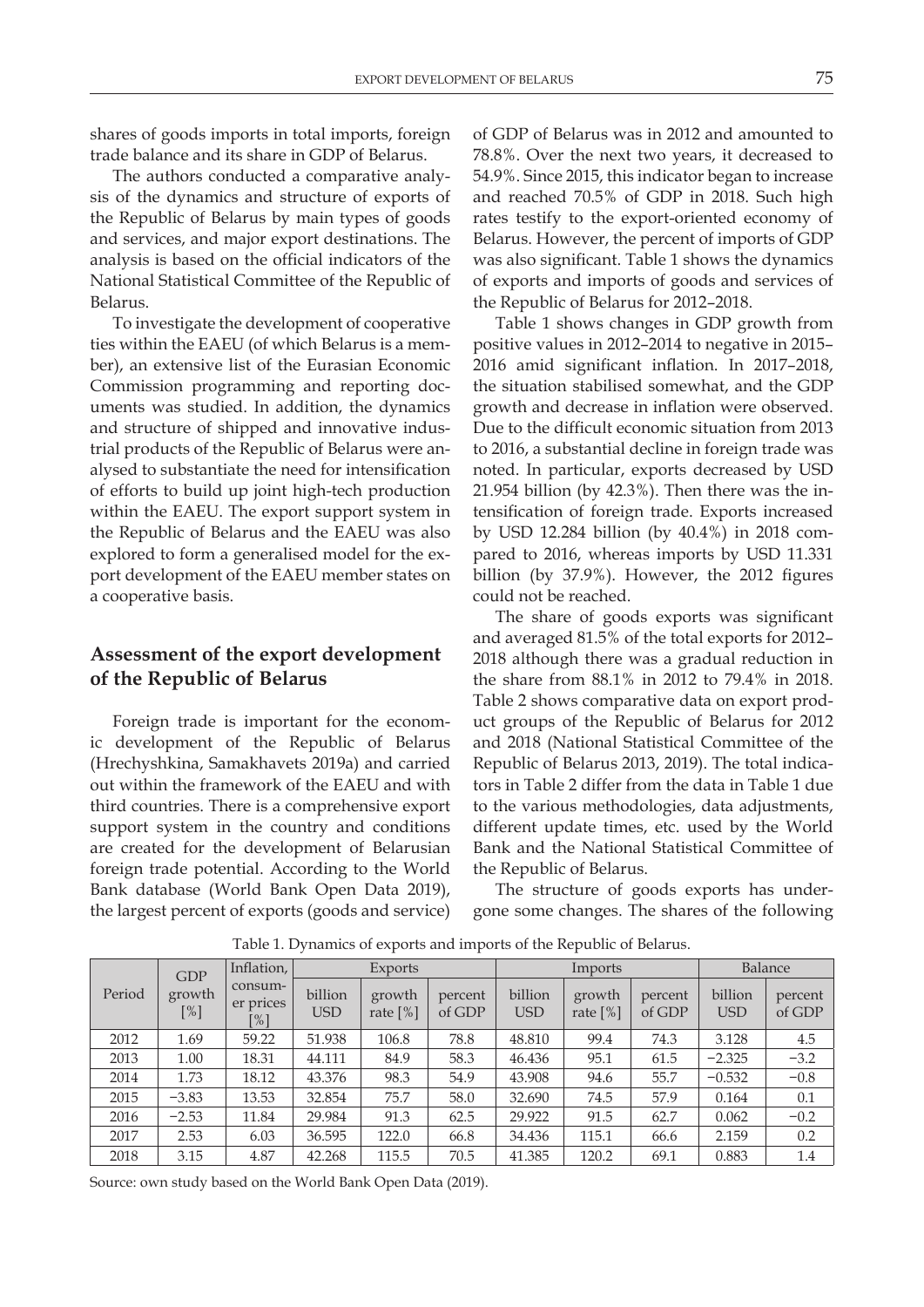| Products                                   |             | 2012        | 2018          |           |  |
|--------------------------------------------|-------------|-------------|---------------|-----------|--|
|                                            | million USD | share $[%]$ | million USD   | share [%] |  |
| Mineral products                           | 16 581.60   | 36.0        | 8736.70       | 25.8      |  |
| Chemical products                          | 9 9 48.90   | 21.6        | 6453.50       | 19.0      |  |
| Machinery, equipment and vehicles          | 8 2 4 4 .70 | 17.9        | 5 5 6 9 .8 0  | 16.4      |  |
| Food products and agricultural commodities | 4 9 28.40   | 10.7        | 5 217.80      | 15.4      |  |
| Metals and products from them              | 2 533.30    | 5.5         | 2417.70       | 7.1       |  |
| Wood, pulp and paper products              | 1 3 3 5 .70 | 2.9         | 1 652.60      | 4.9       |  |
| Textiles and textile products              | 1 289.70    | 2.8         | 922.00        | 2.7       |  |
| Others                                     | 1 1 9 7 .60 | 2.6         | 2 9 3 6 . 9 0 | 8.7       |  |
| Total                                      | 46 059.90   | 100.0       | 33 907.00     | 100.0     |  |

Table 2. Commodity structure of goods exports of the Republic of Belarus.

Source: own study based on the National Statistical Committee of the Republic of Belarus (2013, 2019).

products decreased: mineral products (by 10.2%), chemical products (by 2.6%), machinery, equipment and vehicles (by 1.5%), and textiles and textile products (by 0.1%). At the same time, the shares of the following export product groups increased: food products and agricultural commodities (by 4.7%), metals and products from them (by 1.6%), wood, pulp and paper products (by 2.0%), and others (by 6.1%). But despite the changes, exports have retained focus on raw materials.

At the same time, Belarus is the 13th largest importer of natural gas but has very limited own energy resources. Reduction of energy imports is one of the strategic tasks which is possible through the creation of a national infrastructure conducive to increasing the share of local and renewable sources of energy in heat and power energy production (Raslavičius 2012).

The geographical structure indicates poor geographical diversification of goods exports of Belarus. In 2018, goods exports (Fig. 1) were mainly made to the CIS (55.3%) and European Union (EU) (29.93%).

The EU is the most important trade partner of the EAEU and the EAEU is the largest EU trading partner after the USA and China (Kofner 2019). Antipova and Fakeyeva (2017) investigated trade relationships between Belarus and the EU and identified the necessity of cross-border expansion, simplification of transit and Belarusian openness to foreign neighbours.



Fig. 1. Geographical structure of goods exports of the Republic of Belarus (2018). Source: own study based on the National Statistical Committee of the Republic of Belarus (2019).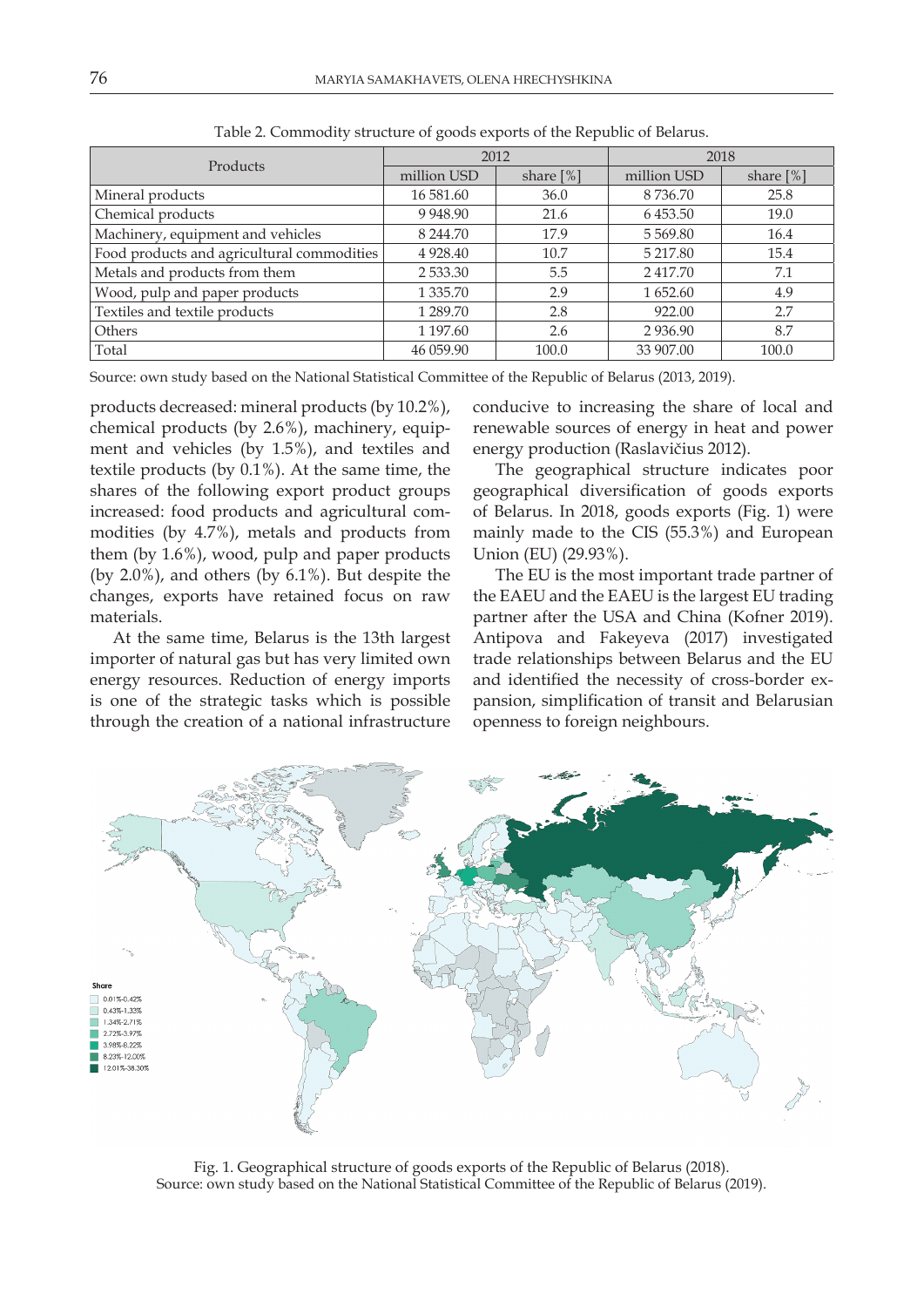The share of goods exports to Asia-Pacific Economic Cooperation (APEC) economies (except the Russian Federation) amounted to 4.51% and to other countries 10.23%. At the same time, there are only several countries with which the Republic of Belarus carries out the most active trade in goods. These include the Russian Federation (38.3%), Ukraine (11.98%), the UK (9.05%), Germany (4.29%), the Netherlands (4.2%), Poland (3.97%), Lithuania (3.41%), Kazakhstan (2.31%), Brazil (1.73%), Latvia (1.43%) and China (1.42%). The shares of goods

Table 3. Goods exports by organisations of different ownership of the Republic of Belarus.

|                                            | 2012                  |                                                   | 2018                  |                                                    |  |
|--------------------------------------------|-----------------------|---------------------------------------------------|-----------------------|----------------------------------------------------|--|
|                                            | million<br><b>USD</b> | share<br>in total<br>exports<br>$\lceil\% \rceil$ | million<br><b>USD</b> | share<br>in total<br>exports<br>$\lceil \% \rceil$ |  |
| Organisations<br>of public own-<br>ership  | 16 213.00             | 35.2                                              | 10 970.40             | 32.4                                               |  |
| Organisations<br>of private own-<br>ership | 29 846.90             | 64.8                                              | 22 936.60             | 67.6                                               |  |

Source: own study based on the National Statistical Committee of the Republic of Belarus (2013, 2019).

exports to the EAEU amounted to 41.08% (including 0.11% to Armenia and 0.36% to Kyrgyzstan). The shares of Belarus' goods exports into other countries were significantly lower and in most cases did not reach 0.42%. This indicates a heavy dependence of Belarusian exports and its financial revenues on the economic situation in the countries which are the biggest trade partners.

The structure of goods exports by organisations of various ownership types in Belarus has changed little. As can be seen from Table 3, goods exports of Belarus are mainly provided by private ownership organisations. In 2018, the share of exports of such organisations increased by 2.8% compared to 2012 and amounted to 67.6%. In absolute terms, exports of private organisations amounted to USD 22,936.6 million, which was USD 6,910.3 million (23.15%) less than that in 2012. Minsk is a major industrial centre and its share in foreign trade is about 40% (Antipova, Fakeyeva 2014).

In contrast to the goods exports, the balance of service exports was positive during 2012–2018. Moreover, there was a steady upward trend in this indicator from USD 2,297.8 million in 2012 to USD 3,422.8 million in 2018. The effective



Fig. 2. The growth rates of service exports and imports of the Republic of Belarus in 2018 compared to 2012. Source: own study based on the National Statistical Committee of the Republic of Belarus (2013, 2019).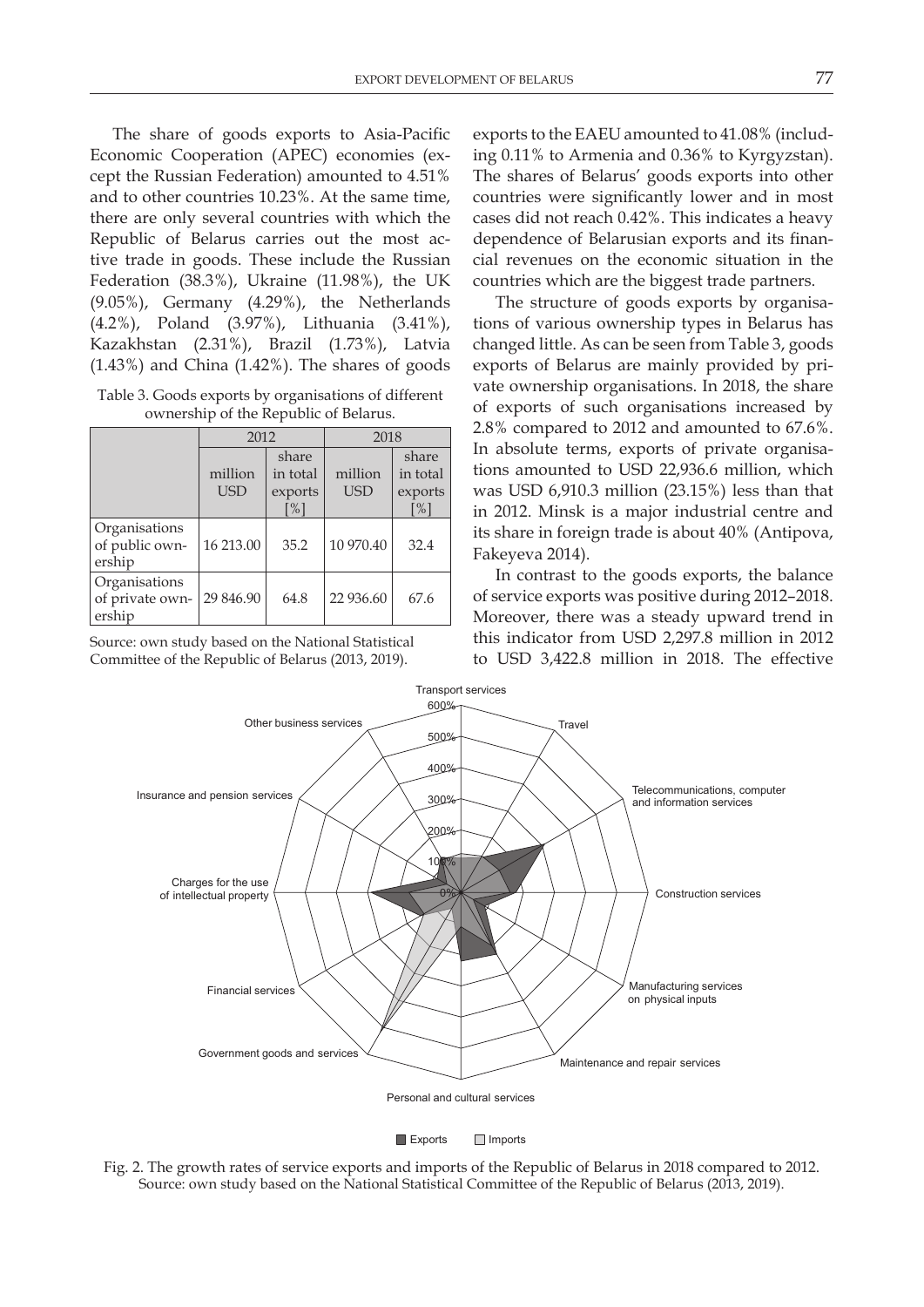foreign trade in services ensured the positive trade balance of the Republic of Belarus in some years (2012, 2015, 2017 and 2018). For the other years (2013, 2014, 2016), the foreign trade balance was negative (National Bank of the Republic of Belarus 2019). Table 4 and Figure 2 show comparative indicators of Belarusian service exports by main types of services for 2012 and 2018. Thus, in 2018, the following services had the largest shares in the exports: transport services (44.4%), telecommunications, computer and information services (21.0%), travel (10.0%) and construction services (9.4%). Service exports of the Republic of Belarus increased by USD 2,505.8 million (by 39.7%) in 2018 compared to 2012 (Fig. 3). The growth of services exports was faster than the growth of imports; it ensured a positive balance of foreign trade in services.

These changes were due to the considerable growth in the following types of service exports: telecommunications, computer and information services (by 209.8%), charges for the use of intellectual property (by 188.6%), maintenance and repair services (by 128.9%), personal and cultural services (by 120.5%), construction services (by 76.2%), financial services (by 49.6%), other business services (by 29.6%), travel (by 29.0%) and transport services (by 9.7%). Simultaneously,

the following types of service exports decreased: manufacturing services on physical inputs (by 2.7%), government goods and services (by 41.1%), and insurance and pension services (by 12.1%).

The geography of service exports did not change significantly, the share of exports to non-CIS countries increased by 1.8%. As a result, the share of service exports to the CIS amounted to 31.1% and to non-CIS countries 68.9% in 2018.

Thus, the analysis of Belarusian exports for 2012–2018 allows the following conclusions:

- Exports decreased from 2012 to 2016. Then there was an increase in export indicators, but it was not possible to reach the 2012 parameters.
- Goods exports had the largest share in the structure of exports (89.0% in 2012, and 81.0% in 2018). At the same time, there has been weak diversification of products (exports have raw material orientation) and geographical destination (CIS – 55.3%, EAEU – 41.08%, the Russian Federation – 38.3% in 2018).
- In contrast to goods exports, the main geographical destination of service exports is non-CIS countries (68.9% in 2018). Transport services (44.4%) and telecommunications, computer and information services (21.0%) have the largest shares in service exports in

|                                                       | Exports     |           |             |           |  |  |
|-------------------------------------------------------|-------------|-----------|-------------|-----------|--|--|
| <b>Services</b>                                       | 2012        |           | 2018        |           |  |  |
|                                                       | million USD | share [%] | million USD | share [%] |  |  |
| Total                                                 | 6,311.7     | 100.0     | 8,817.5     | 100.0     |  |  |
| Transport services                                    | 3,573.0     | 56.6      | 3,919.2     | 44.4      |  |  |
| Freight transportation                                | 3,082.1     | 48.8      | 3,230.1     | 36.6      |  |  |
| Passenger transportation                              | 301.3       | 4.8       | 337.7       | 3.8       |  |  |
| Other transport services                              | 181.3       | 2.9       | 300.9       | 3.4       |  |  |
| Travel                                                | 684.7       | 10.8      | 883.2       | 10.0      |  |  |
| Telecommunication, computer, and information services | 598.4       | 9.5       | 1,853.8     | 21.0      |  |  |
| Telecommunication services                            | 182.4       | 2.9       | 248.1       | 2.8       |  |  |
| Computer services                                     | 408.0       | 6.5       | 1,586.4     | 18.0      |  |  |
| <b>Construction services</b>                          | 469.7       | 7.4       | 827.8       | 9.4       |  |  |
| Manufacturing services on physical inputs             | 209.9       | 3.3       | 183.2       | 2.1       |  |  |
| Maintenance and repair services                       | 127.5       | 2.0       | 291.8       | 3.3       |  |  |
| Personal and cultural services                        | 11.2        | 0.2       | 24.7        | 0.3       |  |  |
| Government goods and services                         | 36.0        | 0.6       | 21.2        | 0.2       |  |  |
| Financial services                                    | 24.8        | 0.4       | 37.1        | 0.4       |  |  |
| Charges for the use of intellectual property          | 22.9        | 0.4       | 66.1        | 0.7       |  |  |
| Insurance and pension services                        | 19.8        | 0.3       | 17.4        | 0.2       |  |  |
| Other business services                               | 533.8       | 8.5       | 692.0       | 7.8       |  |  |

Table 4. Structure of service exports of the Republic of Belarus.

Source: own study based on the National Statistical Committee of the Republic of Belarus (2013, 2019).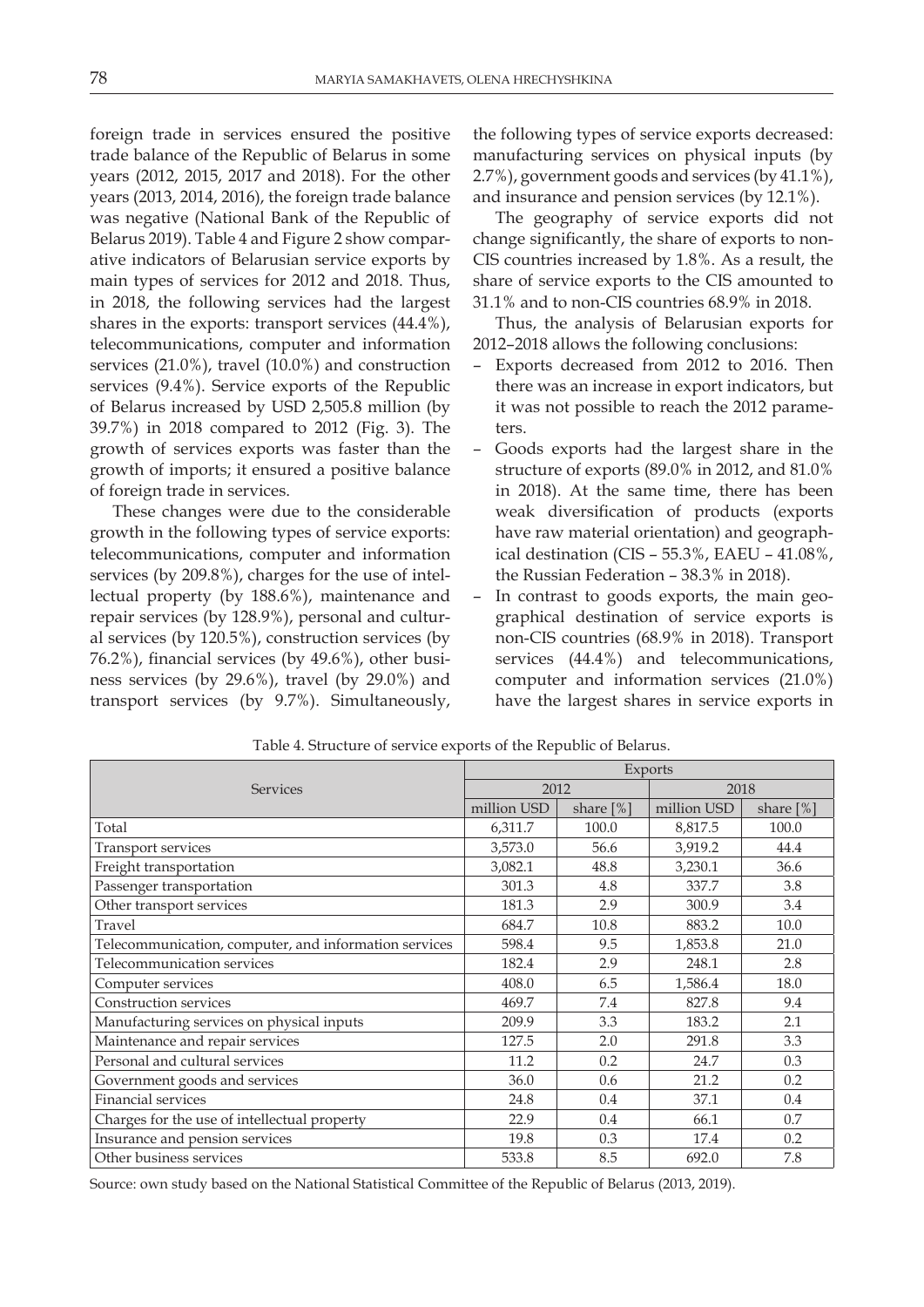2018. Significant growth rates of services exports exceeding the growth rates of imports of the Republic of Belarus were observed in 2018 compared to 2012.

## **Directions for Belarusian export development through the regional economic cooperation**

The analysis of Belarusian exports in dynamics shows that trade relations are developing most actively in the EAEU integrating environment. Moreover, significant changes in exports and its regulation in the Republic of Belarus are associated with the EAEU creation in 2015.

One of the main trends in the development of the EAEU foreign merchandise trade is the dominance of the Russian Federation in the EAEU foreign trade turnover. The Russian Federation occupies a leading position both in the EAEU mutual and foreign trade and the Russian market still remains the main market for Belarusian exports (Hrechyshkina, Samakhavets 2019b). Nevertheless, Belarus attempts to diversify exports and focuses on the equilibrium distribution between the EAEU countries, the EU and the 'far arc' countries.

In our view, one of the possible ways for successful export development of Belarus may be improved integrating relations with the EAEU member states. The proposed scheme for



Fig. 3. Development of goods exports and service exports within the EAEU economic cooperation. Source: own study.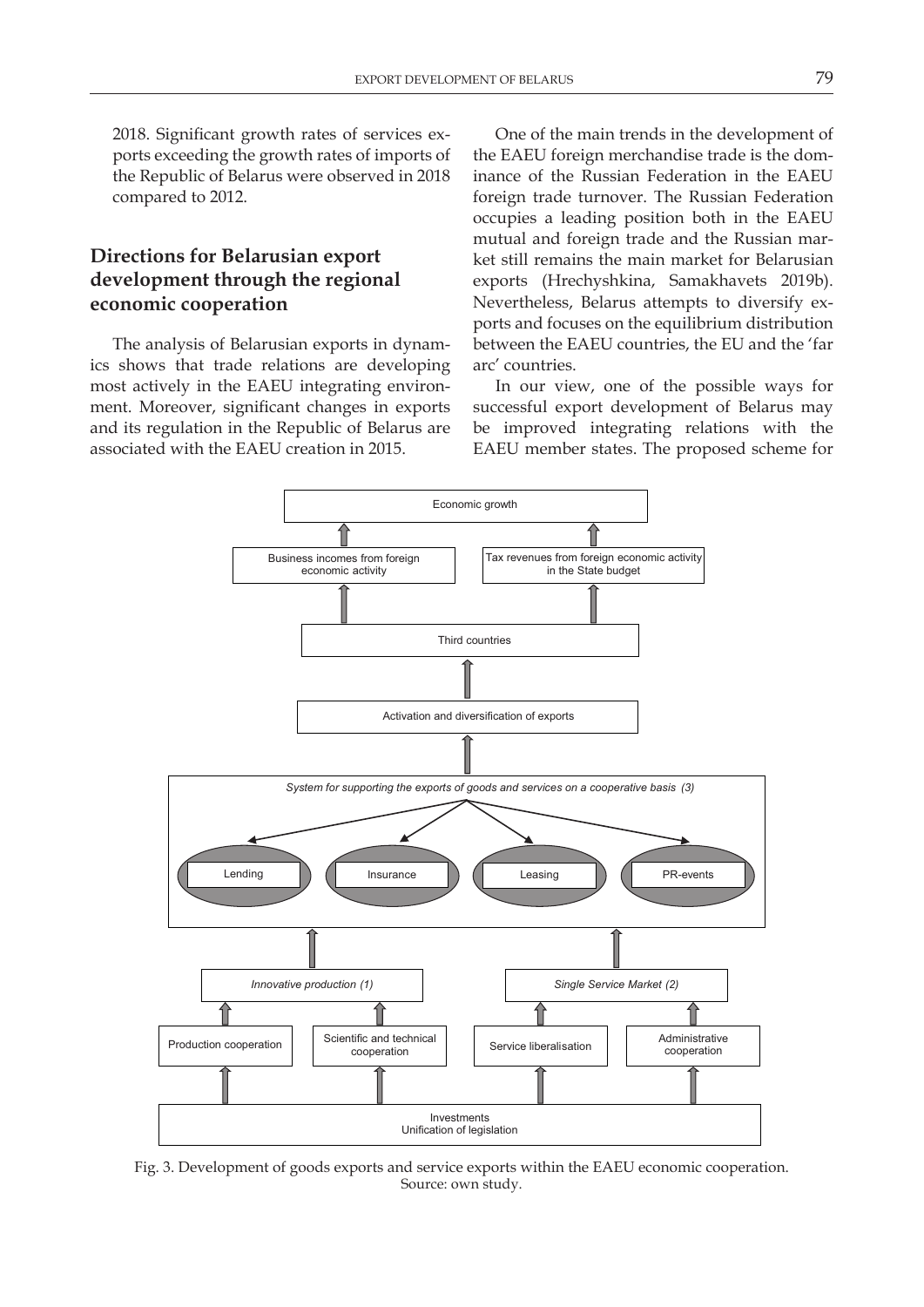Belarusian export development of innovative goods and services within the EAEU integrating environment on a cooperative basis is represented in Figure 3. Innovative products (1) which are demanded on the external markets can be produced using the advantages of the EAEU member states specialisation with the intensification of scientific and technical cooperation. Further liberalisation of services and administrative cooperation of the EAEU member states are necessary to form a Single Service Market (SSM) (2). Moreover, service exports development can be considered in conjunction with innovative goods exports, because its promotion largely depends on pre-sales and after-sales services, repairs, etc. Unification of the EAEU legislation in this area and investment are necessary conditions for innovative production and creation of a SSM. System for supporting goods and service exports produced on a cooperative basis (may include lending, insurance, leasing and Public Relations) is important for the export development (3).

These three indicated areas in combination will contribute to export intensification and diversification to third countries. On the one hand, it will lead to the growth of business income from foreign economic activity and, on the other hand, it will form the State budget of the Republic of Belarus by increasing tax revenues from foreign economic activity.

Nevertheless, there is an increasing trend in the volume of industries that are related to primary processes of minerals (oil refining, metallurgy and chemical industry) in the structure of cooperative supplies. The authors believe that one of the partnership strategies between the EAEU member states is the production of innovative goods on a cooperative basis and their export to third countries. This direction is also seen as a 'driver' of foreign trade development in the EAEU integrating environment, and it is especially relevant for Belarus, which ranks second in goods exports in the EAEU internal trade and whose exports have poor commodity and geographical diversification (Hrechyshkina, Samakhavets 2019b). The authors also share the opinion that 'the possibility of innovative co-development' (Miropolsky 2017) may become a consolidating factor for the EAEU member states.

Belarusian economists indicate the increasing potential of innovative (high-tech) goods in the exports of Belarus and Russia. This is facilitated by the State support for new high-tech enterprises and their productivity (UNECE 2017) in the Belarusian innovation system.

A list of innovative (high-tech) products is drawn up in the Republic of Belarus, which is approved by the Council of Ministers of the Republic of Belarus (National Legal Internet Portal of the Republic of Belarus 2018). Table 5



Fig. 4. Dynamics of shipped and innovative industrial products of the Republic of Belarus (growth rates). Source: own study based on the National Statistical Committee of the Republic of Belarus (2018).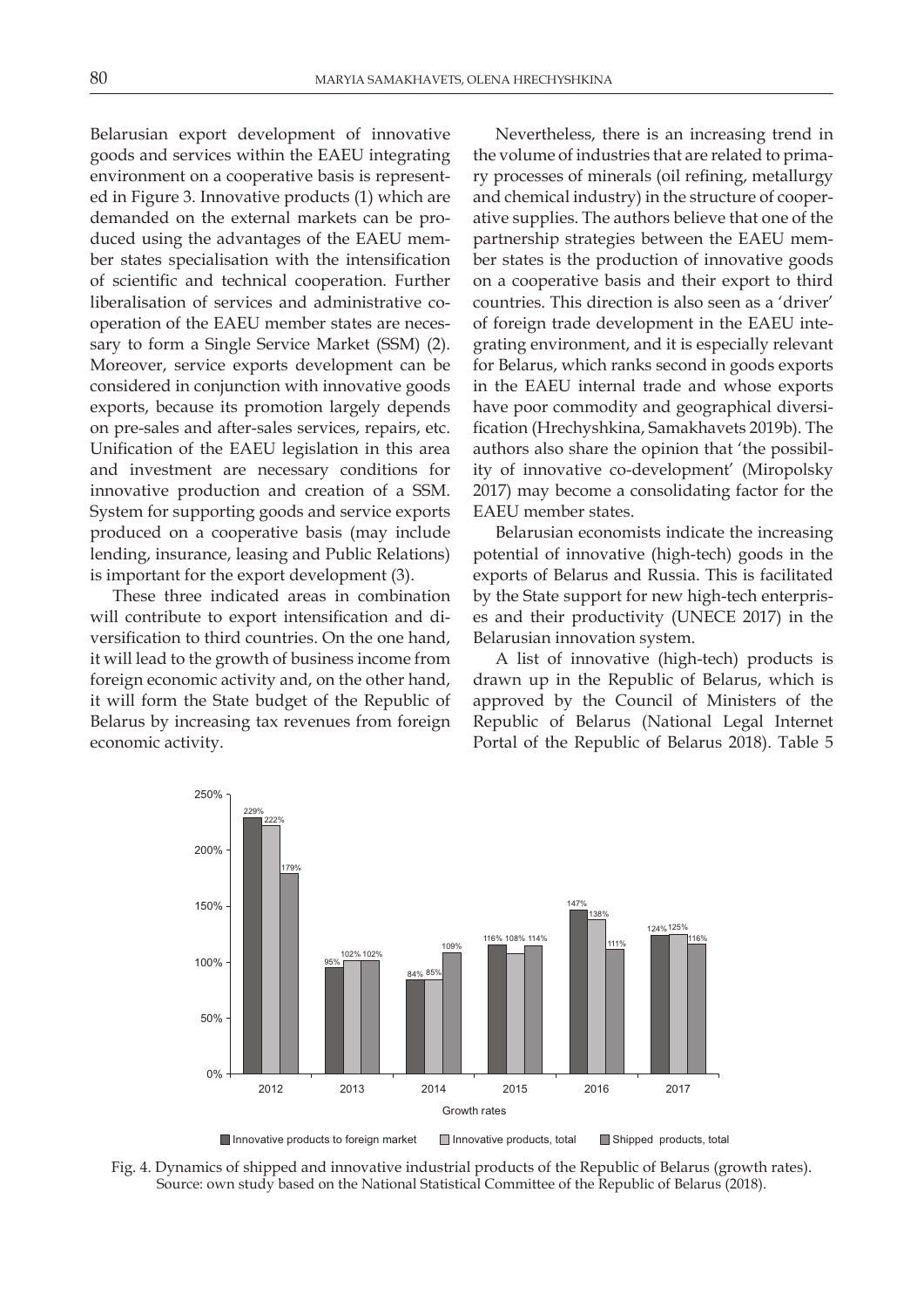| Indicators                                                                                                                                      | 2012 | 2013                 | 2014     | 2015     | 2016       | 2017     |
|-------------------------------------------------------------------------------------------------------------------------------------------------|------|----------------------|----------|----------|------------|----------|
| Shipped products (works, services) of own production in<br>actual selling prices minus taxes and fees, calculated from<br>proceeds, BYN million |      | 46,455.8<br>45,688.4 | 50,481.0 | 57,797.2 | 64,307.9   | 74,870.1 |
| Including innovative products (works, services), BYN<br>million                                                                                 |      | 8,290.4              | 7,011.1  | 7,564.5  | 10,460.102 | 13,040.7 |
| % of shipped products                                                                                                                           |      | 17.8                 | 13.9     | 13.1     | 16.3       | 17.4     |
| Specifically, realised                                                                                                                          |      |                      |          |          |            |          |
| To domestic market, BYN million                                                                                                                 |      | 2,907.76<br>3,306.45 | 2,822.29 | 2,726    | 3,352.9    | 4,242.5  |
| % of the shipped products                                                                                                                       |      | 7.1                  | 5.6      | 4.7      | 5.2        | 5.7      |
| To foreign market, BYN million                                                                                                                  |      | 5,243.25<br>4,983.92 | 4,188.85 | 4,838.53 | 7,107.2    | 8,798.2  |
| % of shipped products                                                                                                                           | 11.5 | 10.7                 | 8.3      | 8.4      | 11.1       | 11.8     |
| To CIS countries                                                                                                                                |      | 3,722.58<br>3,630.67 | 2,754.61 | 2,482.22 | 5,001.5    | 5,458.8  |
| % of shipped products                                                                                                                           |      | 7.8                  | 5.5      | 4.3      | 7.8        | 7.3      |
| To Russian Federation                                                                                                                           |      | 2,466                | 1,762.49 | 1,603.8  | 2,273.5    | 2,425.8  |
| % of shipped products                                                                                                                           |      | 5.3                  | 3.5      | 2.8      | 3.5        | 3.2      |

Table 5. Shipped and innovative industrial products of the Republic of Belarus.

Source: own study based on the National Statistical Committee of the Republic of Belarus (2018) $^{\rm l}$ .

shows the indicators of shipped industrial products (including innovative) of the Republic of Belarus for 2012–2017. The share of innovative products in the total shipped industrial products averaged 15.8% per year. Almost two-thirds of innovative products were supplied to the foreign market, mainly to the CIS countries.

Figure 4 shows the dynamics of shipped and innovative industrial products, including to the foreign market.

Data of the export of innovative goods (Table 4) in Belarusian rubles was converted according to annual USD exchange rates (according to exchange rates in individual years).

Table 5 and Figure 4 show that after the rapid growth of innovative products more than doubled in 2012 compared to 2011, there was a significant drop in 2014. The growth of innovative products began in 2015. In the next two years, it was faster than the growth of total shipped products in 2016–2017.

Appropriate conditions for cooperation development are already being created within the EAEU (Eurasian Economic Commission 2019). First, EAEU industries with the greatest cooperation potential and opportunity of their integration into the international production chains could be identified. Speaking about specific areas of such cooperation, there is a good opportunity to strengthen cooperation of the EAEU member states, for example, in biotechnology (Kolomiec n.d.). The EAEU contribution to the global

biotechnology market is currently less than 1% (e.g. the contribution of the USA is 42%, EU – 22%, China – 10%, India – 2%, other countries – 24%). There is a good opportunity to strengthen regional international cooperation also in the hightech sectors of the economy based on V and VI technological modes in, for example, medicine, pharmacy, medical equipment; bio- and nano-industry; chemical technologies, etc. (Samakhavets, Hrechyshkina 2020). Second, some measures have already been created for the development of such industries as light industry, agricultural machinery, electric vehicles, ferrous and non-ferrous metallurgy, machinery, etc. Some promising cooperation projects have received support from the Eurasian Development Bank (lighting products holding, aircraft consortium of research institutes, etc.).

However, it is necessary to solve the problem of a lack of mechanisms to stimulate investment and innovation into the EAEU. There are opportunities to stimulate mutual investment through improved foreign trade, development of industrial cooperation, tax and financial instruments, and creation of a single market for government orders (Presniakova et al. 2017). Experts (Eurasian Economic Commission 2019) also believe that innovations should be joint. Integration and cooperation will make it possible to form joint institutions and infrastructure for innovative and technological development, increase susceptibility of the economy to new technologies and ideas,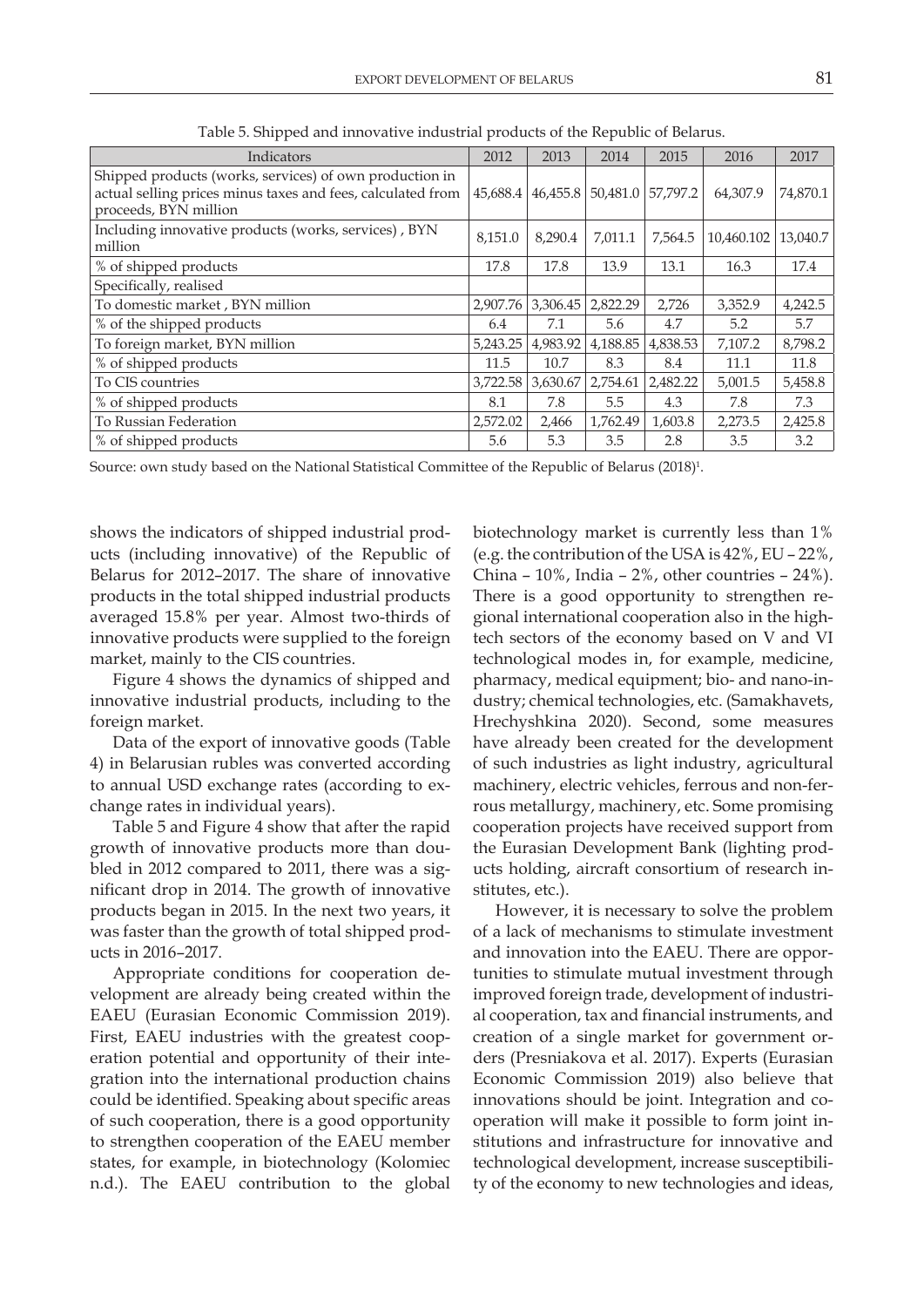speed up modernisation and industrialisation of the EAEU member states economies, form their common vision on the process of introducing innovations into production chains.

We also hold the view that it is necessary to intensify service exports. The SSM within the EAEU can be considered as a factor for improving the competitiveness of EAEU services. The SSM is a service market within a particular service sector when each EAEU member state provides the right to any other EAEU member state in different directions (delivery and receipt of services without restrictions, exemptions and additional requirements, etc.)

The SSM has been operating in the EAEU since 1 January 2015. The list of SSM services within the EAEU includes 53 sectors with the prospect of further expansion: general construction work, engineering services, wholesale and retail services, cargo handling services, software application services, consulting services and others. The share of services included in the SSM is 48.2% on average in the total volume of services in the EAEU (in Belarus – 40.8%) (Eurasian Economic Commission 2019).

The special advisory platform has been created to consider problems and develop recommendations for effective SSM functioning. One of the problems is a lack of detailed statistical information about liberalised in the SSM service sectors, which does not make it possible to assess potential benefits of the service liberalisation for each EAEU member state. Although, experts believe that 'the benefits of actual trade liberalisation in

the service sector can significantly overtake the benefits of liberalised trade in goods' (Eurasian Economic Commission 2019). Another limiting factor for the SSM is the introduction of new licencing requirements and procedures, and non-recognition of permits and qualifications obtained in the territory of the EAEU member states.

In addition, EAEU service liberalisation should be accompanied by simultaneous removal of barriers to investment in these services. This will not only improve the investment position of those sectors and facilitate exports, but also accelerate the EAEU economic growth.

Further development of EAEU administrative cooperation (information exchange, prevention of violations of service providers) between organisations that carry out control, authorisation or other regulatory function is also relevant.

The comparative analysis of export support tools in the EAEU member states shows that 'information, consulting, marketing, technical and financial assistance have a certain value in the export promotion to exporters' (Korolenok, Klimchenia 2018). As for export support in Belarus, the current set of supporting measures at the State level includes export crediting and factoring with compensation for losses to banks; export risk insurance with State support; incentive taxation and leasing under government programmes. Further development of the Belarusian export support system is seen in the EAEU context.

The elements (Eurasian Economic Commission 2019) of the export support system for products

| Elements                                   | Characteristics                                                          |
|--------------------------------------------|--------------------------------------------------------------------------|
| Insurance support                          | Coordination of export credit agency activities                          |
|                                            | Development of co-insurance and reinsurance of export risks between      |
|                                            | national export credit agencies                                          |
|                                            | Improvement of State export support measures                             |
| Credit support                             | Advisory body of development banks of EAEU member states                 |
|                                            | Export support within framework of financing existing programmes         |
|                                            | Cooperation between development banks of EAEU member states              |
|                                            | Development of export credit support                                     |
| Leasing support                            | Financing instruments for leasing operations and reducing currency risks |
|                                            | on them                                                                  |
|                                            | Participation of leasing companies of EAEU member states in national     |
|                                            | programmes of export support development of EAEU member states           |
| Exhibitions, fairs and expositions, adver- | Annual holding of Eurasian Week International Forum for direct B2B       |
| tising and image events development        | and B2G contacts establishing                                            |
|                                            | Joint programme of exhibitions and fairs of EAEU member states           |

Table 6. EAEU export support system for cooperative products and services.

Source: own study based on the Eurasian Economic Commission (2019).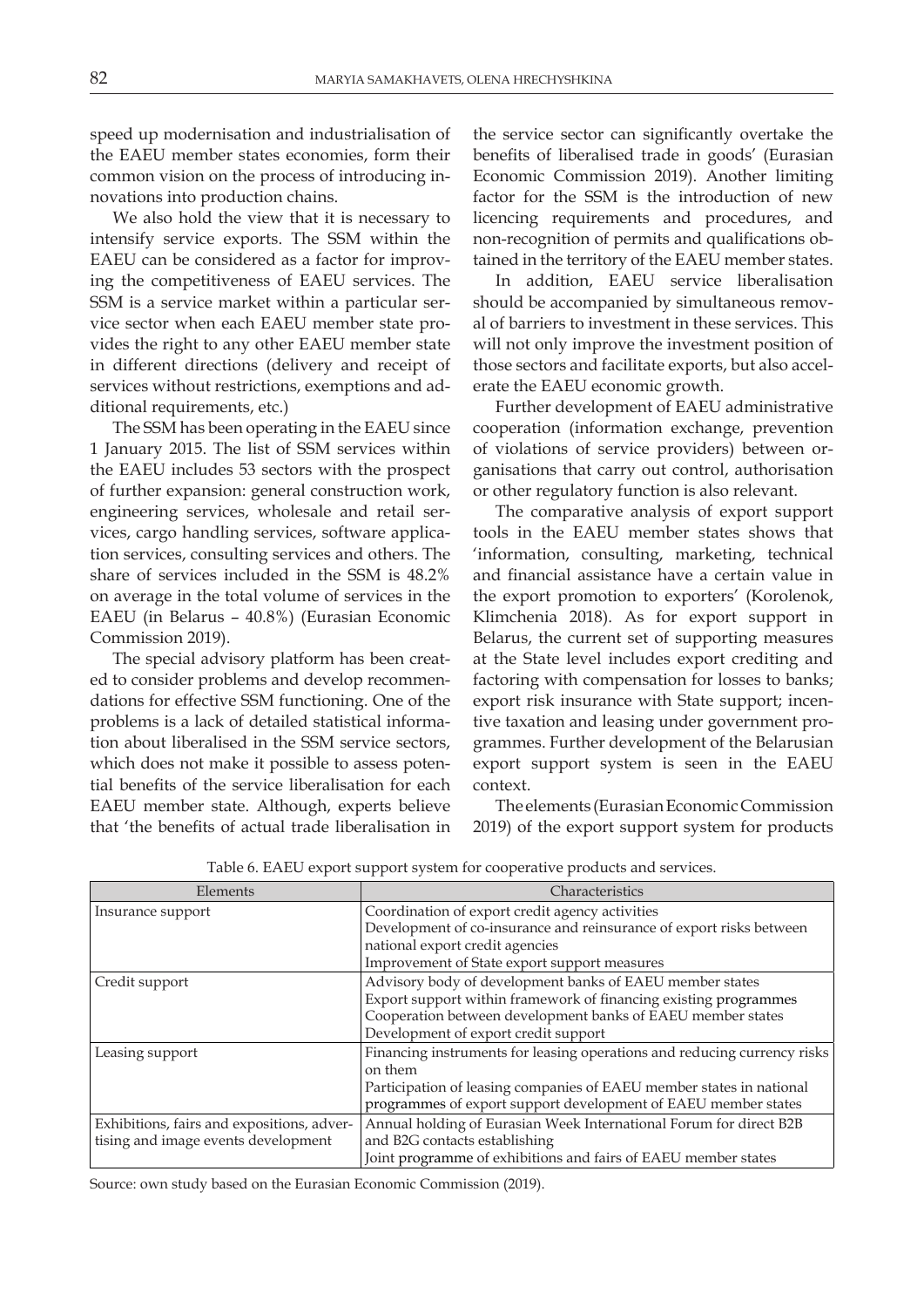manufactured on a cooperative basis in the EAEU (Table 6) are also identified.

One cannot but agree with the opinion that exporters need a modern system of foreign trade information and creation of common information space in the sphere of export–import operations. Trading platform for the EAEU member states was introduced for accelerated goods promotion in the EAEU in 2018. It allows combining manufacturers, sellers and buyers of products on one site where the participants of the transaction will be confident in the reliability and decency of each other.

Therefore, our proposals for the export development of the Republic of Belarus are formed in terms of further EAEU integrating processes and focused on the following areas: innovative goods exports, service exports development and improving the export support system for goods and services produced on a cooperative basis. It seems that the active export development within the EAEU cooperation economic environment (using the specialisation of each EAEU member state) will bring bonuses by saving costs and creating a barrier-free export support environment. This will have a beneficial effect on the economic growth of the EAEU in general and its member states including the Republic of Belarus ultimately.

#### **Conclusion**

Exports are important for any state, especially for export-oriented countries with an open economy, including the Republic of Belarus. The analysis shows that perspective directions in goods and service exports of the Republic of Belarus are seen mainly in the context of the EAEU integration processes at the present stage.

The analysis of the export development of Belarus for 2012–2018 showed that both the share of exports in GDP (78.8%) and the share of goods exports (88.1%) were the largest in 2018. Exports of mineral products which occupies the largest share in the commodity structure of goods exports almost halved. The Republic of Belarus carries out the most active goods exports to the Russian Federation (38.3%). Transport services had the largest share in the service exports of the Republic of Belarus (44.4%) in 2018. The

considerable growth demonstrated telecommunications, computer and information services (by 209.8%) in 2018 compared to 2012.

The authors proposed the possible directions for Belarusian export development within the regional integrating processes in the logical scheme which includes three main directions: cooperation for innovation goods exports, expansion of service exports within the SSM formation and improvement of the export support system for cooperative products and services.

It seems necessary to expand EAEU cooperation in the manufacturing of innovative products to improve the competitiveness of production and diversify exports to third countries. This direction involves the exports of high value-added products. Belarus already has experience in producing and exporting innovative industrial products mainly to the foreign market.

Service exports development is seen within the framework of the SSM. And it will also contribute to enhancing the competitiveness of service providers in world markets. In addition, a cooperative EAEU export support system for goods and service exports will contribute to enhancing export supplies. The elements of this system are insurance support, сredit support, leasing support and PR events.

#### **References**

- Anbumozhi V., Kalirajan K., Kimura F., Yao X., 2016. *Investing in low-carbon energy systems: Implications for regional economic cooperation*. Springer Science+Business Media. Springer, Singapore. DOI 10.1007/978-981-10-0761-3.
- Antipova E., Fakeyeva L., 2014. Socio-economic transformation of the capital cities (case study of Minsk, Belarus). In: Mądry C., Dirin D. (eds), *The economic transformation of the cities and regions in the post-communist countries*. Bogucki Wydawnictwo Naukowe, Poznań, Poland: 27–47.
- Antipova E., Fakeyeva L., 2017. Foreign trade of the Republic of Belarus with the European Union as a factor of integration into economic space. In: Mądry C. (ed.), *Processes of integration and disintegration in the European and Eurasian space: The geographical context*. Bogucki Wydawnictwo Naukowe, Poznań, Poland: 49–69.
- Banerjee K., Dey D., 2018. Economic cooperation and trade potential of Indian energy sector products between India and BCM region. *Journal of Management Research and Analysis* 5(2): 170–177. DOI 10.18231/2394-2770.2018.0027.
- Calinescu T.V., Nedobiega O.O., Natalenko M.O., 2012. *Innovacii' u social'no-ekonomichnomu rozvytku pidpryjemstv regionu* (Innovations in the socio-economic development of enterprises in the region). SNU im. V. Dalja, Luhansk.
- Daineka A., Berasneu D., 2019. Vneshniaia torgovlia i razvitie ekonomiki Belarusi (Foreign trade and economic de-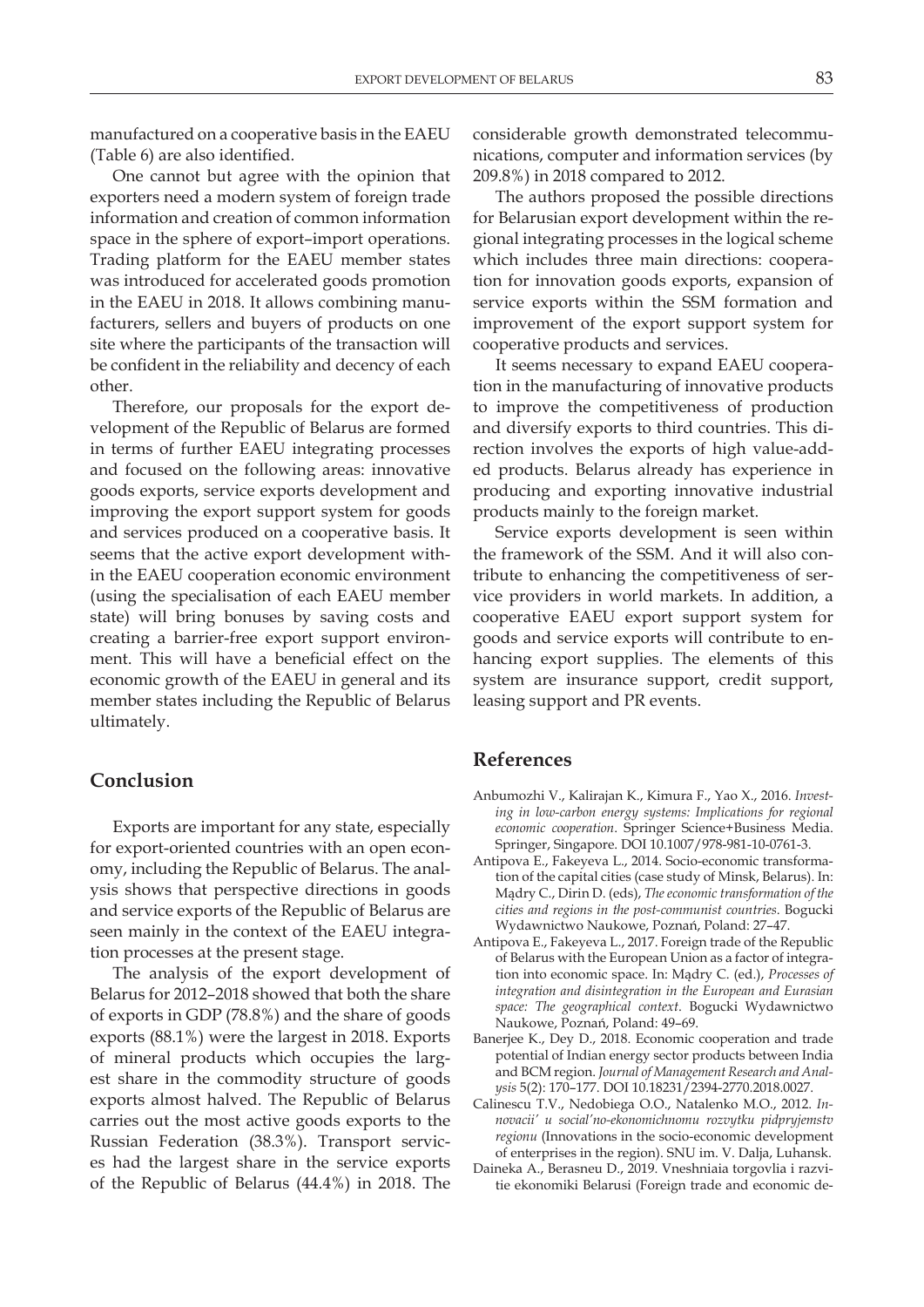velopment of Belarus). *The Science and Innovations* 1: 4–12. DOI 10.29235/1818-9857-2019-1-4-12.

- Eurasian Economic Commission, 2019. Online: http://www. eurasiancommission.org/ (accessed: 15 September 2019).
- Feng Z., Wang H., 2015. The mode of economic cooperation in the "One Belt and One Road" construction. In: Djajadikerta H.G., Zhang Z. (eds), *A new paradigm for international business.* Springer Proceedings in Business and Economics. Springer, Singapore: 35-58. DOI 10.1007/978- 981-287-499-3\_2.
- Gavrilyuk A.V., 2015. Transfer tekhnologii v usloviiakh mezhdunarodnoi ekonomicheskoi integratsii stran EAES (Technology transfer in the conditions of international economic integration of the EAEU). *E-Journal. Public Administration* 52: 101–119. DOI 10.24411/2070-1381-2015- 00061.
- Gusakov V.G., Shpak A.P., 2015. Problemy i perspektivy razvitiia vneshnei torgovli Belarusi produktsiei APK v usloviiakh evraziiskoi integratsii (Problems and prospects of development of foreign trade of Belarus in production of agrarian and industrial complex in the conditions of the Euroasian integration). *Ekonomika selskogo khoziaistva Rossii* 11: 93–99.
- Hrechyshkina O., Samakhavets M., 2019а. Foreign trade of the Republic of Belarus in the international business environment. *Bulletin of Geography. Socio-economic Series* 44(44): 47–55. DOI 10.2478/bog-2019-0014.
- Hrechyshkina O., Samakhavets M., 2019b. Merchandise trade in the EAEU integrating environment. *Quaestiones Geographicae* 38(4): 163–174. DOI 10.2478/quageo-2019-0038.
- Kashbraziyev R.V., 2012. Mezhdunarodnaia kooperatsiia v sisteme ekonomicheskikh kategorii (International cooperation in the system of economic categories). *Actual Problems of Economics and Law* 2(22): 49–54. Online: http://apel.ieml.ru/storage/archive\_articles/8437.pdf (accessed: 18 October 2019).
- Kofner J., 2019. Connecting Eurasia Dialogue (discussion paper). Online: http://pure.iiasa.ac.at/id/ eprint/15899/1/2019-04-29%20Connecting%20Eurasia%20Dialogue%20final.pdf (accessed: 18 June 2019).
- Kolomiets E.I., n.d. *Opyt mezhgosudarstvennoi tselevoi programmy EvrAiaEs "Innovatsionnye biotekhnologii" (2011– 2015 gg.) kak osnova razvitiia sotrudnichestva v ramkakh tekhnologicheskoi platformy "EvraziiaBio"* (Experience of the interstate target program of EurAsEC "Innovative biotechnology" (2011–2015) as a basis for developing cooperation in the framework of the technology platform "EurasiaBio"). Online: http://eurasianweek. org/assets/doc/materials/Э.И.Коломиец%20\_ Опыт\_межгосударственной\_целевой\_программы\_ ЕврАзЭС\_Инновационные\_биотехнологии.pdf (accessed: 22 March 2019).
- Korolenok G.А., Klimchenia L.S., 2018. Issledovanie instrumentov podderzhki eksporta v stranakh EAES (Research of export support tools in the EAEU member countries). *Filosofsko-gumanitarnye nauki: sb. nauch. statej* 17: 352–359. Online: http://elib.bsu.by/bitstream/123456789/206878/1/Королёнок\_Климченя\_ экономич\_18-352-359.pdf (accessed: 22 March 2019). Kowalski T., Shachmurove Y., 2018. Economic development in Poland and Ukraine: The case of foreign trade. *Interdisciplinary Journal of Economics and Business Law* 7(2): 35–61.
- Lebedeva S.N., Timoshenko M.V., Kolesnikov A.A., 2015. Razvitie vneshnei torgovli Respubliki Belarus: sovre-

mennye tendentsii i kliuchevye problemy (Development of foreign trade of the Republic of Belarus: Current trends and key problems). In: *Vneshneekonomicheskaia deiatelnost: sostoianie i perspektivy razvitiia* (Foreign economic activity: State and development prospects). BUKEP, Belgorod: 104–123.

- Lenchuk E., Vlaskin G., 2011. *Mezhdunarodnaia kooperatsiia i innovatsii v stranakh SNG* (International cooperation and innovation in the CIS countries). Aletheia, St. Petersburg.
- Makhmudova M.M., Koroleva A.M., 2016. Foreign trade activity of the Russian federation in the current context. *International Journal of Economics and Financial Issues* 6(2S): 241–245.
- Mashko V.V., 2011. Dinamika razvitiia rossiisko-belorusskikh torgovykh otnoshenii (Dynamics of the development of Russian-Belarusian trade relations). *Economic Journal* 2(22). Online: http://economicarggu.ru/2011\_2/ mashko.pdf (accessed: 17 October 2019).
- Miropolsky D.Y., 2017. Evraziiskaia ekonomicheskaia perspektiva: problemy i resheniia (Eurasian political economy and EEC innovative development). *Problems of modern economics* 4(64). Online: http://www.m-economy. ru/art.php?nArtId=6192 (accessed: 20 September 2019).
- National Bank of the Republic of Belarus, 2019. Foreign trade of the Republic of Belarus. Dynamics. Online: http:// www.nbrb.by/engl/statistics/foreigntrade/dynamics. xls (accessed: 12 September 2019).
- National Legal Internet Portal of the Republic of Belarus, 2018. *Postanovlenie Soveta Ministrov Respubliki Belarus ot 20 dekabria 2018 g. No. 919 "O vnesenii izmenenii i dopolnenii v perechen innovatsionnykh tovarov Respubliki Belarus"* (Resolution of the Council of Ministers of the Republic of Belarus of December 20, 2018 No. 919 "On introducing changes and additions to the list of innovative goods of the Republic of Belarus"). Online: http://pravo.by/document/?guid=12551&p0=C21800919&p1=1 (accessed: 12 May 2019).
- National Statistical Committee of the Republic of Belarus, 2013. *Foreign trade of the Republic of Belarus: Statistical book*. In: Zinovsky V.I. (ed.), National Statistical Committee of the Republic of Belarus, Minsk.
- National Statistical Committee of the Republic of Belarus, 2018. *Science and innovation activity in the Republic of Belarus: Statistical book*. In: Medvedeva I.V. (ed.), National Statistical Committee of the Republic of Belarus, Minsk.
- National Statistical Committee of the Republic of Belarus, 2019. *Foreign trade of the Republic of Belarus*. In: Medvedeva I.V. (ed.), National Statistical Committee of the Republic of Belarus, Minsk.
- Presniakova E.V., Matejchuk T.S., Zajceva E.V., 2017. *Mekhanizm stimulirovaniia vzaimnykh invetsitsii Respubliki Belarus i gosudarstv-chlenov Evraziiskogo ekonomicheskogo soiuza* (Mechanism for encouraging mutual investments of the Republic of Belarus and the Eurasian Economic Union Member-States). Belorusskaja nauka, Minsk.
- Raslavičius L., 2012. Renewable energy sector in Belarus: A review. *Renewable and Sustainable Energy Reviews* 16(7): 5399-5413. DOI: 10.1016/j.rser.2012.04.056.
- Samakhavets M., Hrechyshkina O., 2020. Main characteristics of the foreign investment development of Belarus. *Bulletin of Geography. Socio-economic Series* 48(48): 129–139. DOI: http://doi.org/10.2478/bog-2020-0017.
- Thiravong S., Xu J., Jing Q., 2016. Study on Laos-China cross-border regional economic cooperation based on symbiosis theory: A case of construction of Laos Savan